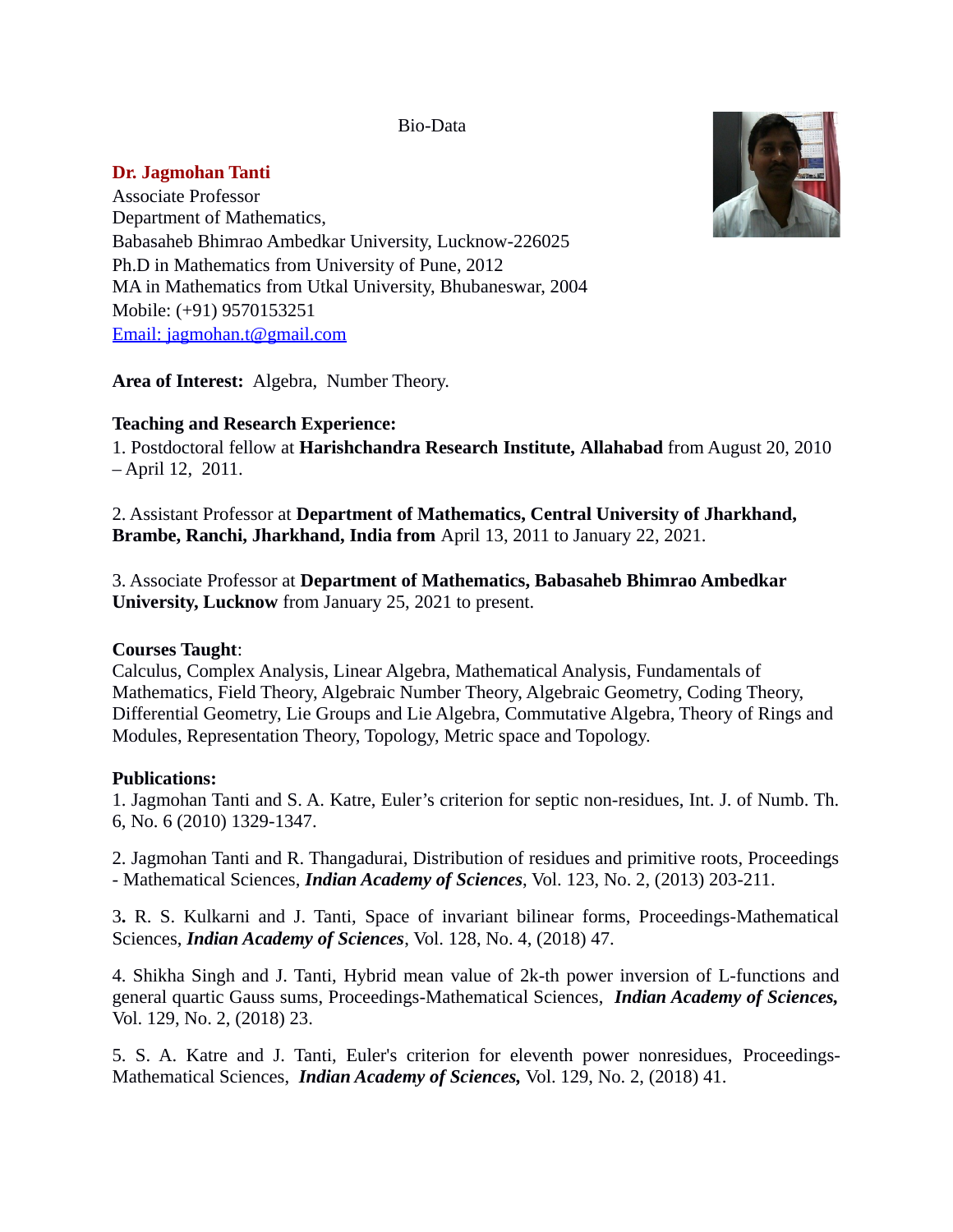6. Jagmohan Tanti, Euler's criterion for prime order in the PID case, **Acta Arithmetica,** Vol. 192, No. 3, (2020) 259-265.

7. Md. H. Ahmed, J. Tanti and A. Hoque, Complete solution to cyclotomy of order 2l^2 with prime l, **Ramanujan Journal,** Vol. 53, No. 3, (2020) 529-550.

8. Puja Bharti and J. Tanti, Similarity classes of Linear Transformations, **The J. Ind. Math. Soc.,** Vol. 87, No. 3-4, (2020) 148-164.

9. Md. H. Ahmed and J. Tanti, Cyclotomic Numbers and Jacobi Sums: A Survey, **a book chapter in the edited book** entitled "Class groups of number fields and related topics" Springer, ISBN: 978-981-15-1513.

### **Presentations in Conferences:**

1. Jagmohan Tanti, ``Euler's criterion for septic nonresidues'' in a national conference on Number theory, Fixed point theory and their applications organized by the Dept. of Math., Osmania univ. Hyderabad (30-31 Aug. 2007).

2. Jagmohan Tanti, ``Applications of linear algebra to roots of unity in finite fields'' in the 73rd annual conference of IMS organised by Dept. of Math. Univ. of Pune, College of Eng. Pune and Ferg. College Pune (27-30 Dec. 2007).

3. Jagmohan Tanti, ``Carlitz's equation over finite fields" in National Symposium in Number Theory jointly organised by IISER, Pune and Bhaskaracharya Pratishthana, Pune (31st May to 3rd June, 2011).

4. Jagmohan Tanti, "Distribution of residues and primitive roots" in the 1<sup>st</sup> Bi-annual conference of Jharkhand Society of Mathematical Sciences, Ranchi University, Ranchi (Nov. 22 to 23, 2012).

5. Jagmohan Tanti, "Space of Invariant Bilinear Forms" in National Conference on '*Recent Advances in Statistical and Mathematical Sciences and their Applications*' during October 04- 06, 2014 held at Kumaun University, Nainital.

## **Invited Lectures:**

1. Participated as a Resource person (delivered three invited talks on 'Group law on a nonsingular cubic, Introd. Fermat's last Theorem, Kummer's Approach to Fermat's last Theorem) in the Refresher course in '*Mathematics*'organized by UGC- Human Resource Development Centre, Ranchi University during 02-02-2015 to 22-02-2015.

2. Participated as a Resource person in the Instructional School 2013 organized at Centre for

Applied Mathematics, Central University of Jharkhand.

3. Delivered an invited talk entitled "A survey to Fermat's Last Theorem" in the 2nd *Bi-annual*

*conference of Jharkhand Society of Mathematical Sciences*, Ranchi College, Ranchi (Nov. 21

to 23, 2015).

4. Delivered a Lecture entitled "Unification of Euler's criterion of prime order" in the **UGC sponsored International conference on Recent Advances in Mathematics and Scientific computing**, Magadh University, Bodh-Gaya (Sept. 18 to 19, 2018).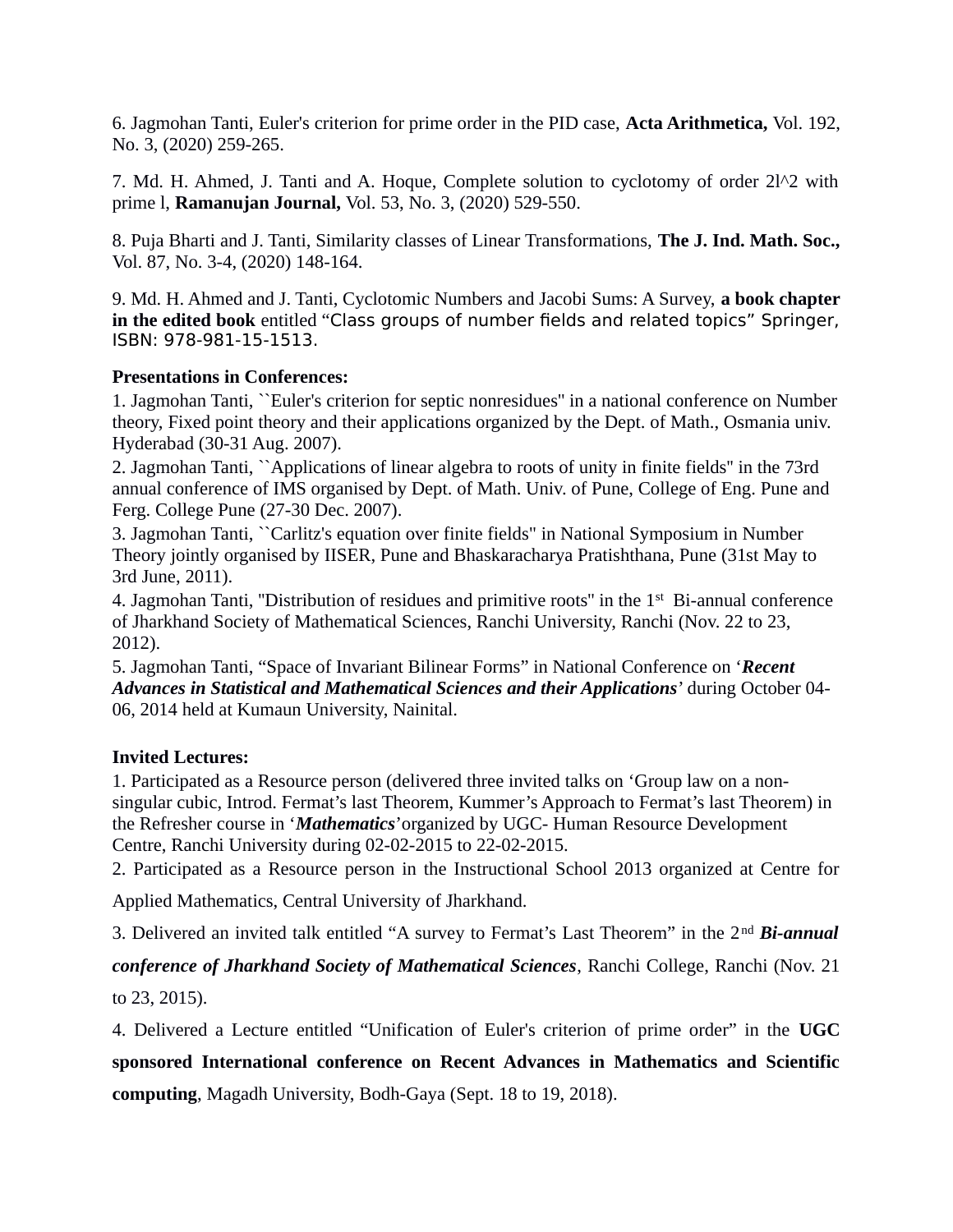5. Delivered a symposium talk entitled "Applications of Jacobi sums to Euler's criterion" in the **International conference on Algebra and Analysis**, Savitribai Phule Pune University, Pune (Dec. 19-22, 2017).

6. Delivered a Lecture entitled "Group Law on an Elliptic curve" in the **Model National Seminar on exploration of inroads to good mathematics,** Gossner college, Ranchi (Jan. 29 & Feb. 05, 2017).

7. Delivered a Lecture entitled "Digital Signature Schemes" in the **National Seminar on Real**

**World application of Mathematics and Statistics,** Amity University Jharkhand, Ranchi (May 02-03, 2019).

8. Delivered a lecture in the **online FDP on "Recent development in Mathematical Sciences**

**(RDMS)",** organised by the Dept. of Mathematics, Central University of Jharkhand, Ranchi during Nov. 6-10, 2020.

**Fellowships and Awards:**

1. **Council of Scientific and Industrial Research (CSIR) JRF(NET)** (Dec. 2005) for pursuing Research/Ph. D. in the field of Mathematics.

2. **Graduate Aptitude Test in Engineering** (**GATE**)(2006), **GATE Score:** 466, **All India Rank:** 61 for pursuing M. Tech/Research/Ph. D. in the field of Mathematics (couldn't avail)**.**

3. **National Board of Higher Mathematics(NBHM)(2010)** scholarship for Post doctoral studies in the field of Mathematics (couldn't avail).

4. **HRI Postdoctoral fellowship** (2010).

5. **IISER Pune Postdoctoral fellowship** (2010) (couldn't avail).

6. **IISER Mohali Postdoctoral fellowship** (2010) (couldn't avail).

7. **A. K. Agarwal Award-2020** instituted by the Indian Mathematical Society.

## **Training Programs:**

1. Participated in the 70<sup>th</sup> Orientation Programme organized by UGC-Academic Staff College, Ranchi University, 2012.

2. Participated in the UGC-Sponsored Refresher Course in the Subject '*Statistics, Mathematics, Com. Sc. & I. T. (MD)*' organized by ASC, Kumaun University, Nainital during 25-09-2014 to 15-10-2014.

3. Participated in the 'Pt. Madan Mohan Malviya Faculty Development Programme' organised by SavitribaiPhule Pune University, Pune during Nov. 12-18, 2018.

4. Paricipated in the 'Science Academies Refresher course on Analysis' organised by Tezpur University during Feb. 18 to March 2, 2019.

5. Participated in the 'MOOC on Teaching Excellence' organised by ICAR- NAARM, Rajendranagar, Hyderabad during Nov. 1 – 30, 2019.

6. Participated in the e-Faculty Development Programme on "Applied Mathematics and Related fields (AMRF)" organised by GLA University Mathura during Aug. 24-29, 2020.